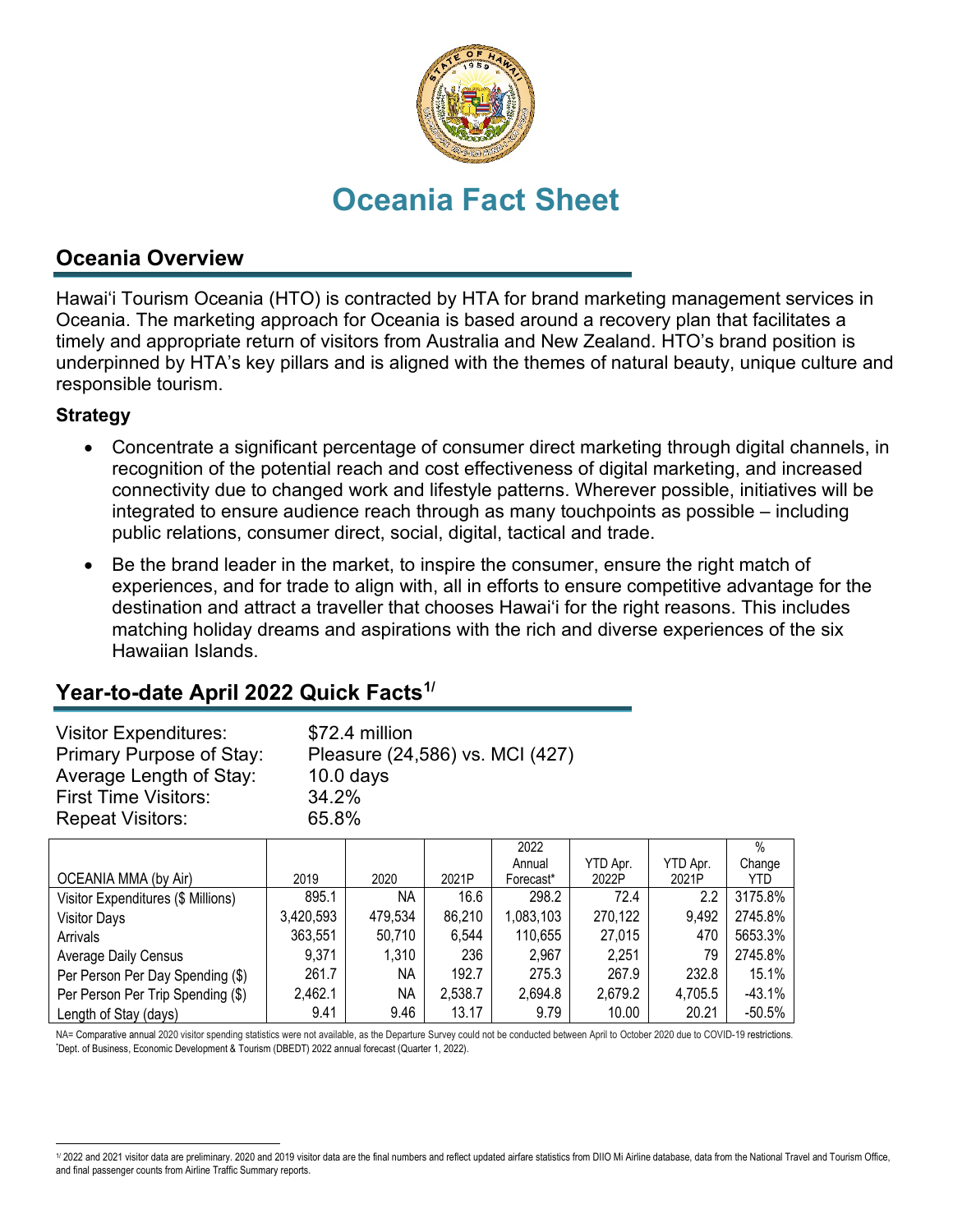# **Contact Information**

| <b>Hawai'i Tourism Authority:</b> | Maka Casson-Fisher, Brand Manager<br>Tel: (808) 973-2266<br>maka@gohta.net |
|-----------------------------------|----------------------------------------------------------------------------|
| <b>Hawai'i Tourism Oceania:</b>   |                                                                            |

#### Australia and New Zealand: Darragh Walshe, Account Manager Tel: +64 (9) 977 2234 [dwalshe@hawaiitourism.co.nz](mailto:dwalshe@hawaiitourism.co.nz)

## **Market Summary**

Prior to the global COVID-19 pandemic, Hawai'i achieved record-level visitor expenditures and arrivals in 2019 through February 2020. On March 26, 2020, the state implemented mandatory quarantine and travel restrictions. Subsequently, nearly all trans-Pacific and interisland flights were canceled, cruise ship activities were suspended and tourism to the islands all but shut down. In October 2020, the state initiated the Safe Travels program, which allowed travelers to bypass quarantine if they had a valid negative COVID test. Through March 25, 2022, domestic passengers could bypass the state's mandatory self-quarantine if they were vaccinated or have a negative COVID pre-travel test. The Safe Travels Program ended on March 26, 2022. In April 2022, there were no travel restrictions for passengers arriving on U.S. domestic flights. Passengers arriving on direct international flights were subjected to federal U.S. entry requirements which included up-to-date vaccination document and a negative COVID test taken within one day of travel, or documentation of having recovered from COVID in the past 90 days.

- Through the first four months of 2022, there were 25,887 visitors from Australia, compared to 80,806 visitors in the first four months of 2019.
- Through the first four months of 2022 there were 1,128 visitors from New Zealand, compared to 18,593 visitors in the first four months of 2019.
- Through the first four months of 2022, there were 159 scheduled flights and 47,223 seats from Australia. Through the first four months of 2019, there were 372 flights with 117,145 seats from Australia, 142 flights and 41,634 seats from New Zealand.
- For all of 2021, 4,481 visitors arrived from Australia, of which 3,254 visitors came on international flights while 1,227 came on domestic flights. Direct flights from Australia resumed in December 2021. In comparison, there were 41,399 visitors (-89.2%) from Australia in 2020, and 287,995 visitors (-98.4%) in 2019.
- In 2021, 2,063 visitors arrived from New Zealand on domestic flights as direct flights from New Zealand remained suspended. In comparison there were 9,310 visitors (-77.8%) from New Zealand in 2020, and 75,556 visitors (-97.3%) in 2019.
- There were 19 scheduled flights and 5,396 seats from Oceania in 2021, compared to 328 scheduled flights and 95,737 seats in 2020, and 1,623 flights and 482,717 seats in 2019.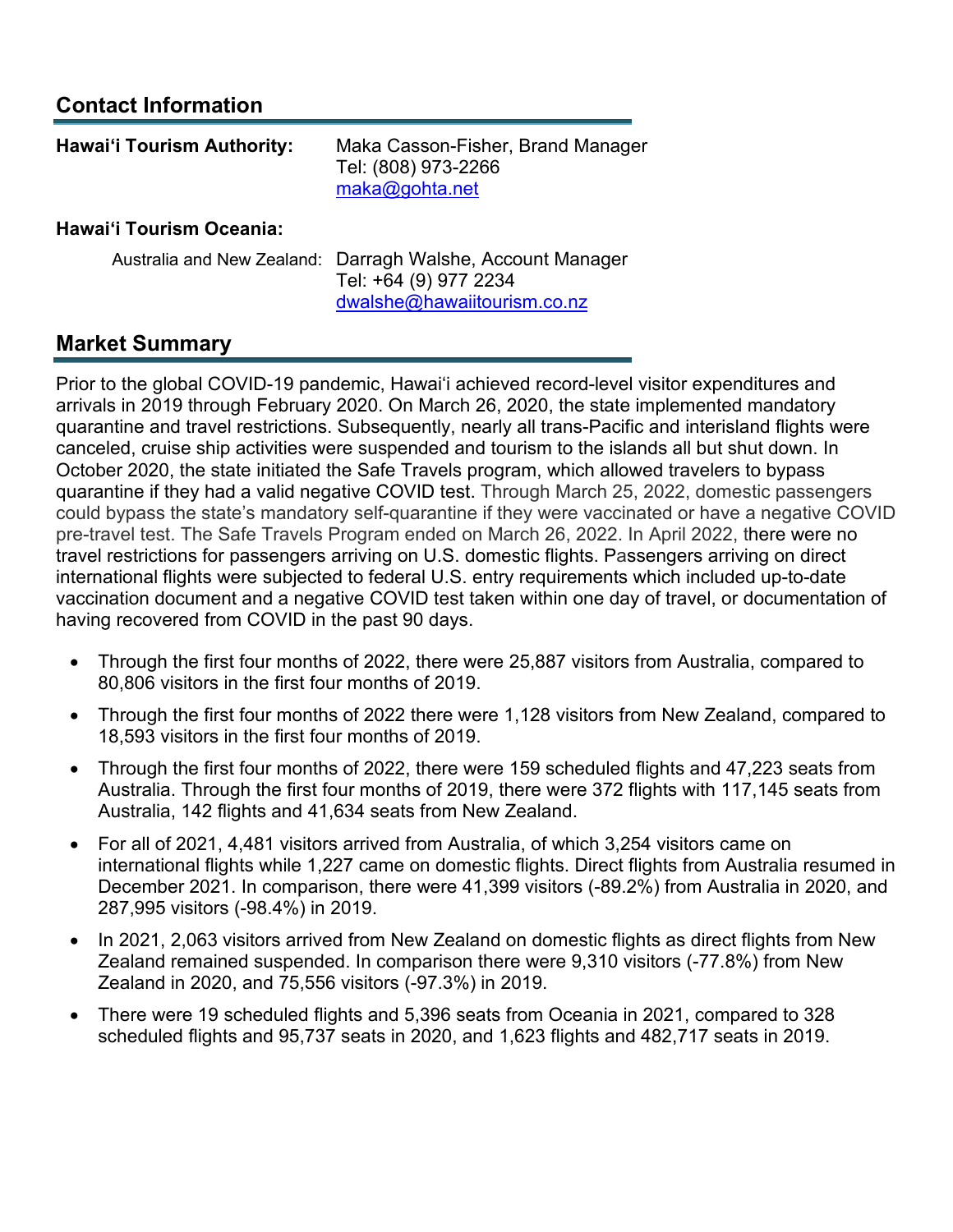#### **Market Conditions**

- Both Australia and New Zealand are seeing a sharp rise in the cost of living, with recent inflation rate announcements reflecting the highest levels for several decades. New Zealand has reached 6.9 percent inflation and Australia 5.1 percent.
- Cruise ships were allowed to return to Australian waters starting April 17, 2022, concluding a two-year ban due to the coronavirus pandemic.
- Around 50 percent of consumers are booking very close to their departure date (within 4 weeks), while the other half are booking way in advance (6 months +). This indicates there is still uncertainty around booking and travelling.
- Sustainable travel continues to be a trend and is becoming increasingly important to consumers.
- New Zealand flights still due to restart on July 4th (Hawaiian Airlines start 7/4/2022 and Air New Zealand start 7/5/2022).
- Exchange rate AUD 0.72 and NZD 0.65 against the USD.

## **Distribution by Island**

| <b>OCEANIA MMA (by Air)</b> | 2019    | 2020   | 2021P | YTD Apr.<br>2022P | YTD Apr.<br>2021P | % change<br>YTD |
|-----------------------------|---------|--------|-------|-------------------|-------------------|-----------------|
| O'ahu                       | 356,298 | 49,419 | 5,090 | 25,962            | 261               | 9854.8%         |
| Maui County                 | 61,691  | 7,371  | 1,183 | 3,789             | 136               | 2693.4%         |
| Maui                        | 60,582  | 7,202  | 1.146 | 3,671             | 134               | 2649.4%         |
| Moloka'i                    | 4,680   | 703    | 21    | 132               |                   | #DIV/0!         |
| Lāna'i                      | 6,129   | 718    | 36    | 127               | n                 | 5916.5%         |
| Kaua'i                      | 32,168  | 4,177  | 671   | 1,499             | 43                | 3364.5%         |
| Island of Hawai'i           | 47,411  | 6,377  | 604   | 2,904             | 93                | 3021.3%         |

# **Airlift: Scheduled Seats and Flights**

| Scheduled       | 2022   |        |        |        |         | 2021 |    |    |       | %CHANGE |           |                |           |           |           |
|-----------------|--------|--------|--------|--------|---------|------|----|----|-------|---------|-----------|----------------|-----------|-----------|-----------|
| seats           | Q1     | Q2     | Q3     | Q4     | Annual  | Ő.   | Q2 | Q3 | Q4    | Annual  | Q1        | Q <sub>2</sub> | Q3        | Q4        | Annual    |
| <b>OCEANIA</b>  | 27.873 | 57.665 | 82.789 | 87.114 | 255.441 |      |    |    | 5.396 | 5.396   | <b>NA</b> | <b>NA</b>      | <b>NA</b> | 1514.4    | 4633.9    |
| Auckland        |        |        | 21724  | 26163  | 47.887  |      |    |    |       |         | <b>NA</b> | <b>NA</b>      | <b>NA</b> | <b>NA</b> | <b>NA</b> |
| <b>Brisbane</b> | 2.010  | 8.710  | 9.715  | 8.710  | 29.145  |      |    |    |       |         | NΑ        | <b>NA</b>      | <b>NA</b> | <b>NA</b> | <b>NA</b> |
| Melbourne       | 25.863 | 48.955 | 51.350 | 52.241 | 178.409 |      |    |    | 5.396 | 5,396   | <b>NA</b> | <b>NA</b>      | <b>NA</b> | 868.      | 3206.3    |
| Sydney          | 27.873 | 57.665 | 82.789 | 87.114 | 255.441 |      |    |    | 5.396 | 5.396   | <b>NA</b> | <b>NA</b>      | <b>NA</b> | 1514.4    | 4633.9    |

Source: DBEDT analysis based on scheduled seats from Diio Mi flight schedules as of April 26, 2022, subject to change.

| Scheduled       | 2022 |     |     |              |          |    | 2021 |    |    |        | %CHANGE   |                |           |           |           |
|-----------------|------|-----|-----|--------------|----------|----|------|----|----|--------|-----------|----------------|-----------|-----------|-----------|
| flights         | Q1   | Q2  | Q3  | Q4           | Annual   | Ő. | Q2   | Q3 | Q4 | Annua  | Q1        | Q <sub>2</sub> | Q3        | Q4        | Annual    |
| <b>OCEANIA</b>  | 95   | 190 | 278 | 291          | 854      |    |      |    | 19 | 19     | <b>NA</b> | <b>NA</b>      | <b>NA</b> | 1431.6    | 4394.     |
| Auckland        |      |     |     | 90           | 167      |    |      |    |    |        |           |                | ΝA        | NA        | <b>NA</b> |
| <b>Brisbane</b> |      | 26  | 29  | 26           | 07<br>ŏ1 |    |      |    |    |        | NA        | NA             | ΝA        | <b>NA</b> | <b>NA</b> |
| Melbourne       | 89   | 164 | 172 | 175<br>ن ا ا | 600      |    |      |    | 19 | .      | NA        | NA             | NA        | 821.      | 3057.9    |
| Sydney          | 95   | 190 | 278 | 291          | 854      |    |      |    | 19 | 10<br> | <b>NA</b> | <b>NA</b>      | <b>NA</b> | 1431.6    | 4394.7    |

Source: DBEDT analysis based on scheduled flights from Diio Mi flight schedules as of April 26, 2022, subject to change.